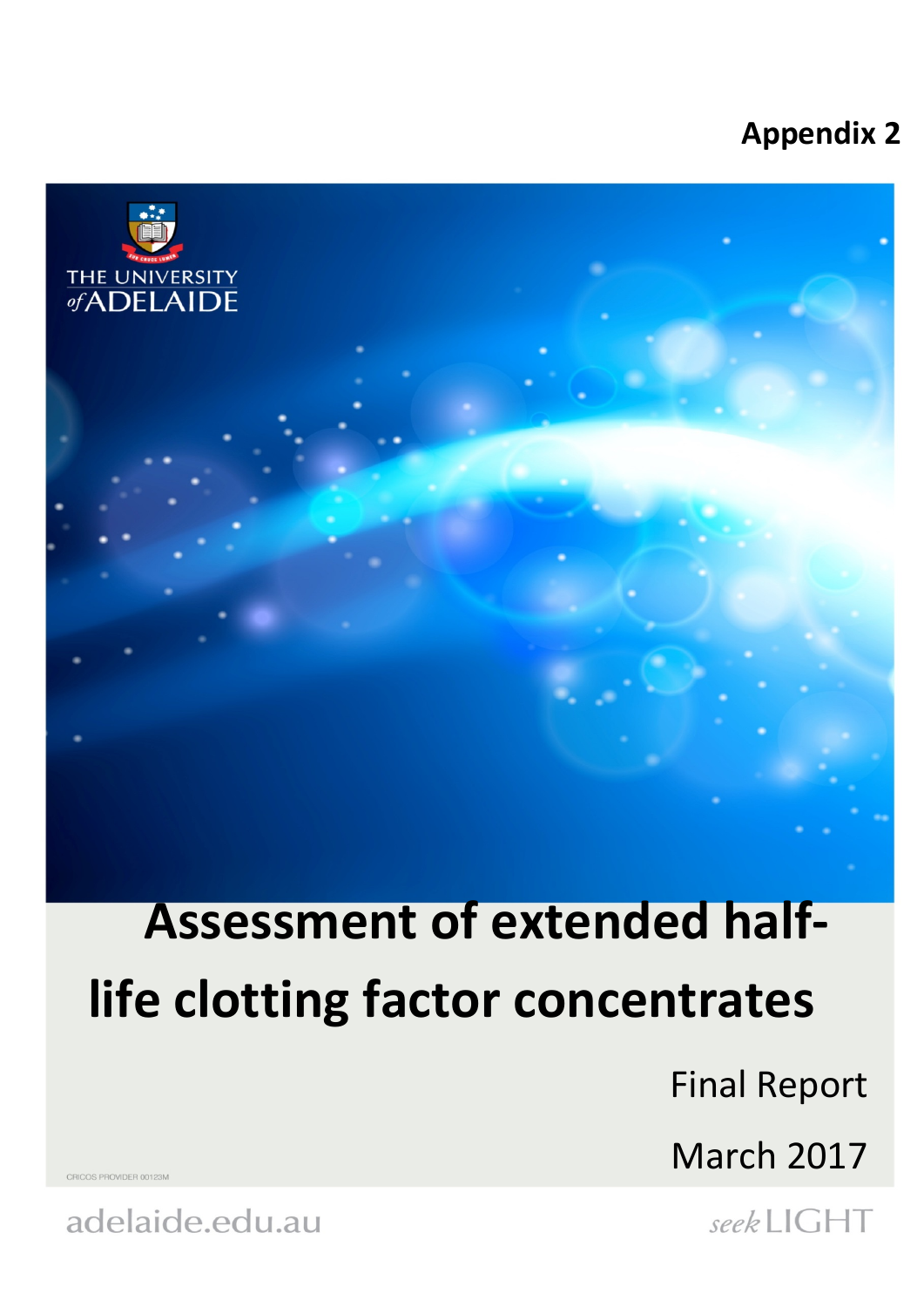### Research Team

*Ms Skye Newton* - Team Leader, Medical HTA *Ms Klara Salinger –* Research Officer *Ms Leesa Pridham –* Senior Research Officer *Ms Jacqueline (Jacci) Parsons* – Team Leader, Special projects *Prof Tracy Merlin* – Managing Director

Adelaide Health Technology Assessment (AHTA) School of Public Health University of Adelaide Adelaide, South Australia

#### **Conflicts of interest**

The authors of this document have no financial or other conflicts of interest pertaining to clotting factors, or the conditions assessed.



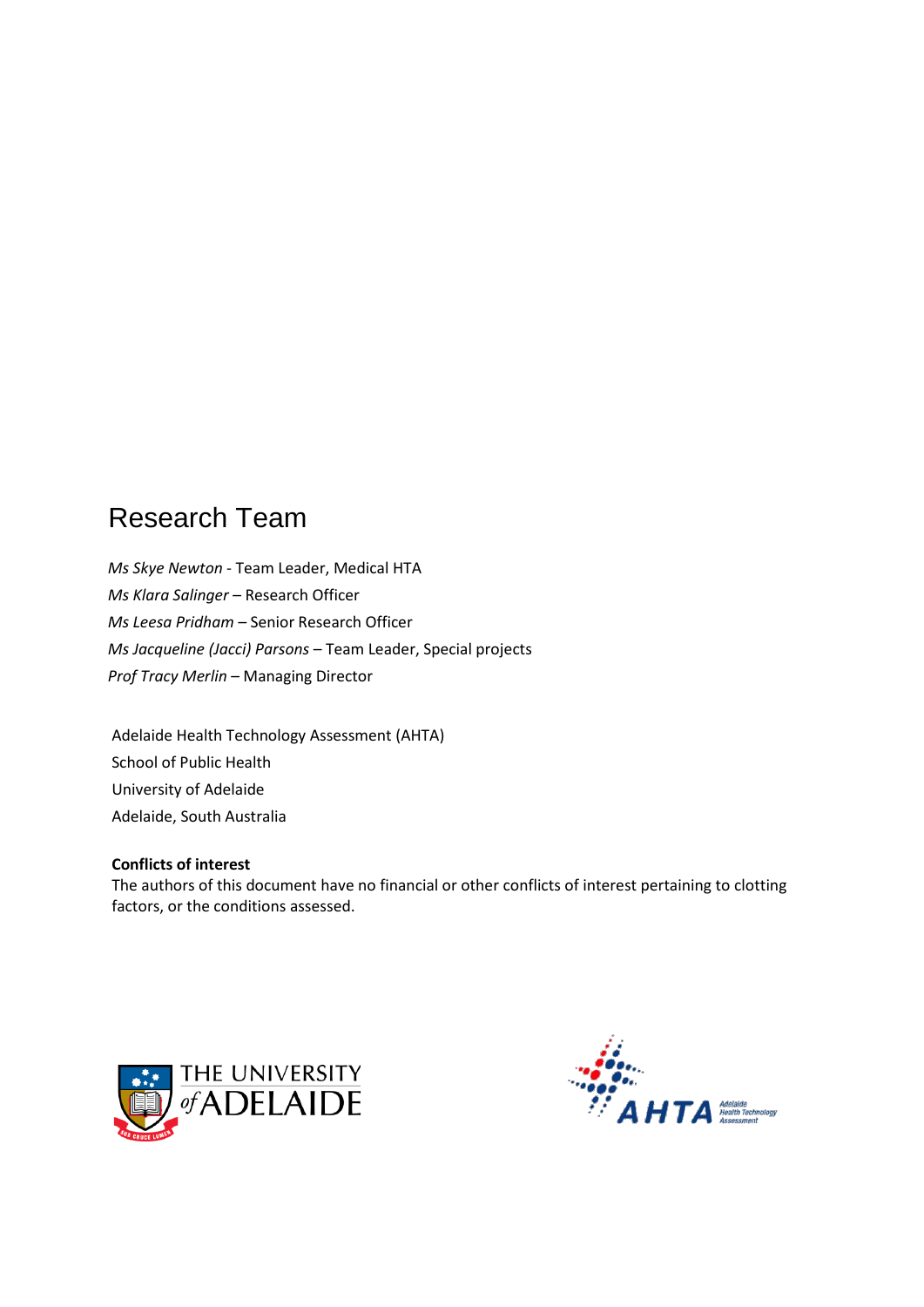## Executive Summary

A systematic literature review was performed with the primary aim of determining whether extended half-life factor VIII and IX clotting concentrates were at least as safe and effective as standard half-life clotting factors, over and above pharmacokinetic parameters, for treating clotting disorders haemophilia A and B.

### Haemophilia A

Seven extended half-life (EHL) factor VIII products were reviewed. The pharmacokinetic properties of BAX 855, BAY 94-9027, CSL 627, N8-GP and rFVIIIFc were superior to those of standard half-life (SHL) products Advate and rFVIII-FS. BAY 81-8973 was marginally superior to rFVIII-FS. Human-cl rhFVIII was inferior to rFVIII-FS. In adults, the half-life was lengthened by about 50% while half-life extension in children was around 30% (derived from one study). Given the lack of comparative data in paediatric populations, this estimate must be taken with caution. Overall, FVIII product half-life tended to be greater in older children (aged 6 to 11 years) than in the younger subgroup (0 to 5 years). There was no evidence directly comparing one EHL factor against another.

The primary clinical outcome of interest was annualised bleeding rates (ABR). Four EHL products (BAY 81-8973, Human-ch rhFVIII, N8-GP and rFVIIIFc) provided historical data on bleeding rates of patients when they were receiving SHL factors. In these studies, the ABRs in the patients receiving prophylactic treatment with EHL products were between 27-82% the rates of those on SHL prophylaxis. An indirect comparison between BAY 81-8973 and rAHF-PFM and turoctocog alfa found that patients on BAY 81-8973 had smaller ABRs than those on turoctocog alfa and similar ABRs to rAHF-PFM. Overall, all trials restricted recruitment to patients with severe haemophilia only.

For those receiving prophylactic treatment, regimens could be changed as required by either increasing dose or decreasing interval. Some studies left changes to the discretion of the investigator- or there would be a specific limit before the patient would not qualify for the analysis set.

There was little information identified in the review on patient characteristics which would predict which dosing regimen would be more safe and effective for different patients. Von Willebrand factor antigen levels were found to be related to pharmacokinetic properties of EHL products. Other possible characteristics which were thought to influence bleeding risk included bleeding phenotype, joint status and patient activity level and blood type.

No studies directly compared the safety of SHL products and EHL products. However, the overall rate of adverse events due to EHL products was low, and there were no data to suggest that EHL products are associated with a higher rate of adverse events than SHL products. Non-comparative studies reported a total of five serious adverse events related to the EHL product occurred in adults and three in children- the majority being hypersensitivity. It is not fully known how many of these individuals withdrew from the studies. Only one individual developed inhibitors in the extension study to Pathfinder 2, this patient was withdrawn from the study. The applicability of these results to previously untreated patients or patients with inhibitors is unknown as trials in these populations are still underway.

With the exception of human cl-rFVIII (which should possibly not be classified as an EHL product), the EHL products examined, appeared as safe as SHL products, and more effective than SHL products, over and above pharmacokinetic parameters, for treating haemophilia A. The evidence was not considered to be strong, given the lack of direct comparison on clinical outcomes.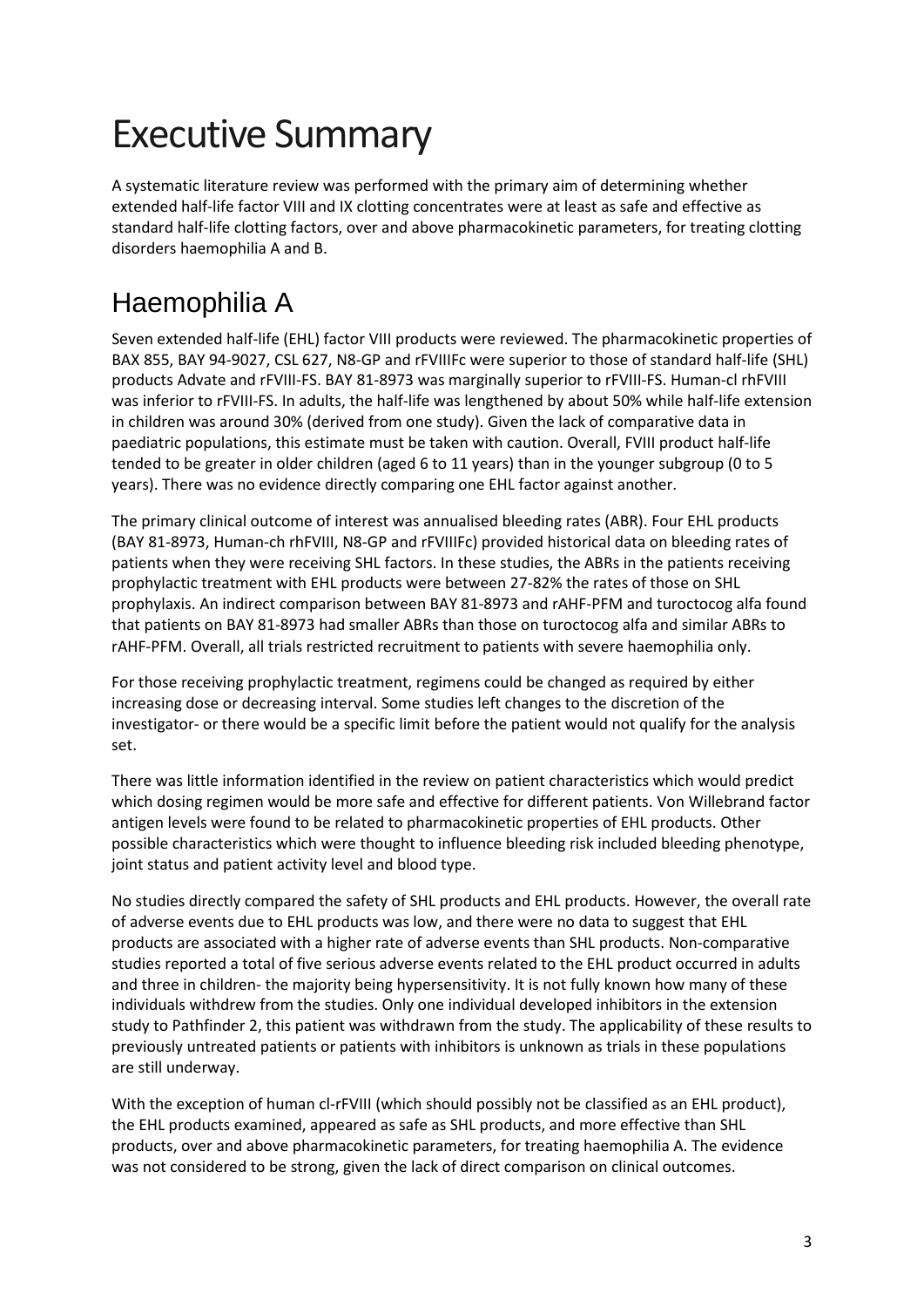Overall, the quality of the evidence was considered to be very poor. Limitations include the lack of direct comparison on clinical outcomes; inconsistent use of the type of estimate (e.g. means and medians across studies); and lack of estimates of variance. The study populations across all studies was highly consistent in terms of disease severity and cut-offs for age.

| <b>Outcomes</b>                  | Participants<br><b>Studies</b>                                                                        | Quality of<br>evidence                                                                             | <b>Results</b>                                                                                                                                                                                                                                                                                                                                                                                                                        | Interpretation                                                                                                    | <b>GRADE</b>                    |
|----------------------------------|-------------------------------------------------------------------------------------------------------|----------------------------------------------------------------------------------------------------|---------------------------------------------------------------------------------------------------------------------------------------------------------------------------------------------------------------------------------------------------------------------------------------------------------------------------------------------------------------------------------------------------------------------------------------|-------------------------------------------------------------------------------------------------------------------|---------------------------------|
| Annualised<br>bleeding rate      | $N = 1016$<br>$K = 4$<br><b>Historical control</b><br>studies and a<br>matched indirect<br>comparison | Risk of bias: -1<br>Inconsistency:-1<br>Indirectness: 0<br>Imprecision: -1<br>Publication bias: 0  | In patients who are on a<br>prophylactic regimen, bleeds<br>tended to reduce by about 4<br>per year with EHL products if<br>they were previously on a<br>prophylactic regimen and 30<br>bleeds a year if previous<br>regimen was on-demand.<br>The number of historical<br>bleeds in each study varied<br>between studies.                                                                                                            | <b>EHL</b> products<br>are marginally<br>superior to SHL<br>products on<br>effectiveness<br>outcomes.             | $\theta$ $\Theta$ $\Theta$      |
| Pharmaco-<br>kinetic<br>outcomes | $N = 186$<br>$K = 8$<br>Interrupted time<br>series without a<br>parallel control<br>group             | Risk of bias: 0<br>Inconsistency: -1<br>Indirectness: 0<br>Imprecision: -1<br>Publication bias: 0  | Discounting human-cl FVIII,<br>EHL products were superior to<br>SHL products.<br>AUC was 20 to 80% times<br>greater and T 1/2 was 10-70%<br>longer. Clearance was 15 to<br>40% times less and time to<br>clotting factors was 50%<br>greater.<br>Mean trough levels showed a<br>marked increase: between 2.9<br>to 4.7 times the levels of SHL<br>factors.<br>Overall, effect size was<br>modest and there was some<br>dose-response. | <b>EHL</b> products<br>are detectable<br>for much longer<br>than SHL<br>products-<br>excluding<br>human-cl rFVIII | $\oplus$ $\ominus$ $\ominus$    |
| Quality of life                  | $N = 170$<br>$K = 2$ Before and<br>after case series                                                  | Risk of bias: -1<br>Inconsistency: -1<br>Indirectness: 0<br>Imprecision: -1<br>Publication bias: 0 | Most studies were not<br>powered detect a significant<br>difference between SHL and<br>EHL products.<br>No clinically significant<br>difference between SHL and<br>EHL was detected in<br>prophylaxis patients.                                                                                                                                                                                                                       | <b>EHL</b> products<br>may marginally<br>improve QoL.                                                             | $\oplus$ $\ominus$ $\ominus$    |
| Inhibitor<br>development         | $N = 1339$<br>K= 16 Case series                                                                       | Risk of bias: 0<br>Inconsistency: 0<br>Indirectness: 0<br>Imprecision: 0<br>Publication bias: 0    | Only one instance of inhibitor<br>formation. However, all trials<br>were in previously-treated<br>patients with no history of<br>inhibitors.<br>No trials directly compared the<br>rate of inhibitor development in<br>SHL and EHL products.                                                                                                                                                                                          | <b>EHL</b> products<br>are as safe as<br>SHL products in<br>those without a<br>history of<br>inhibitors.          | $\oplus \oplus \ominus$         |
| Serious<br>adverse events        | $N = 1339$<br>K= 16 Case series                                                                       | Risk of bias: 0<br>Inconsistency: 0                                                                | Three treatment-related<br>serious adverse events                                                                                                                                                                                                                                                                                                                                                                                     | The rate of<br>serious adverse                                                                                    | $\oplus \oplus \ominus \ominus$ |

**Table 1 Summary of the benefits and harms of prophylaxis with EHL vs SHL factor VIII products for adolescents and adults with haemophilia A**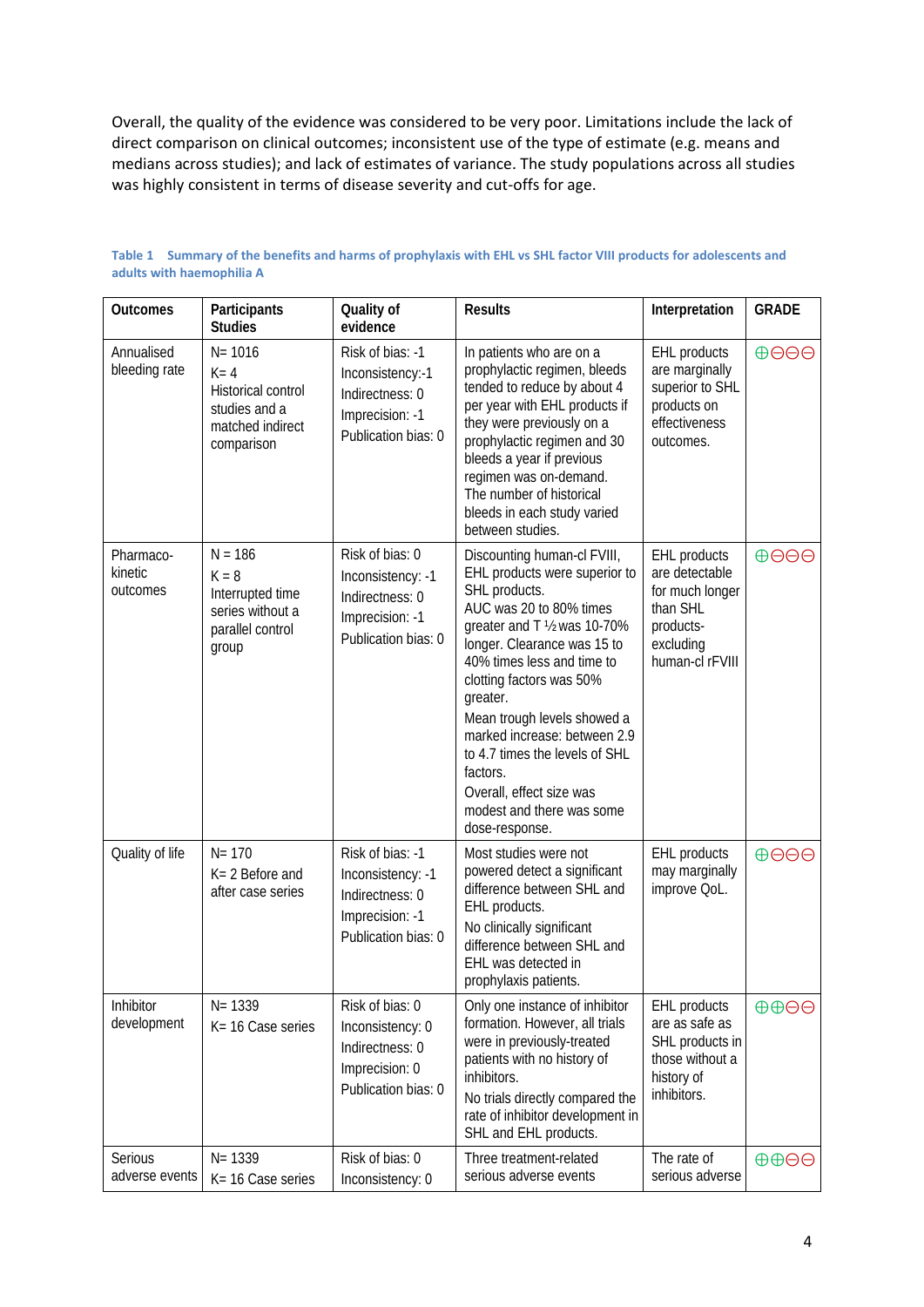| <b>Outcomes</b> | Participants<br><b>Studies</b> | Quality of<br>evidence                                   | <b>Results</b>                                                                                     | Interpretation                                      | <b>GRADE</b> |
|-----------------|--------------------------------|----------------------------------------------------------|----------------------------------------------------------------------------------------------------|-----------------------------------------------------|--------------|
|                 |                                | Indirectness: 0<br>Imprecision: 0<br>Publication bias: 0 | occurred.<br>No trials directly compared the<br>rate of adverse events in SHL<br>and EHL products. | events due to<br>EHL products is<br>$low (< 1\%)$ . |              |

#### **Table 2 Summary of benefits and harms of prophylaxis with EHL vs SHL factor VIII products for children with haemophilia A**

| <b>Outcomes</b>                  | Participants<br><b>Studies</b>                                                                      | Quality of<br>evidence                                                                              | <b>Results</b>                                                                                                                                                                                                                                                                                                   | Interpretation                                                                                                        | <b>GRADE</b>                        |
|----------------------------------|-----------------------------------------------------------------------------------------------------|-----------------------------------------------------------------------------------------------------|------------------------------------------------------------------------------------------------------------------------------------------------------------------------------------------------------------------------------------------------------------------------------------------------------------------|-----------------------------------------------------------------------------------------------------------------------|-------------------------------------|
| Annualised<br>bleeding rate      | $N = 53$<br>$K = 1$<br><b>Historical control</b><br>studies and a<br>matched indirect<br>comparison | Risk of bias: -1<br>Inconsistency: N/A<br>Indirectness: 0<br>Imprecision: -1<br>Publication bias: 0 | In patients who are on a<br>prophylactic regimen, bleeds<br>tended to reduce by about 4<br>per year if they were<br>previously on a prophylactic<br>regimen and 50 bleeds a year<br>if previous regimen was on-<br>demand.<br>The number of historical<br>bleeds in each study varied<br>between studies.        | EHL products<br>are marginally<br>superior to SHL<br>products on<br>effectiveness<br>outcomes.                        | $\bigoplus$ $\bigoplus$ $\bigoplus$ |
| Pharmaco-<br>kinetic<br>outcomes | $N = 57$<br>$K = 2$<br>Interrupted time<br>series without a<br>parallel control<br>group            | Risk of bias: 0<br>Inconsistency: -1<br>Indirectness: 0<br>Imprecision: -1<br>Publication bias: 0   | Discounting human-cl FVIII,<br>EHL products were superior to<br>SHL products.<br>AUC was 40% greater and T<br>1/2 was 25% longer. Clearance<br>was 25% less.<br>There was a serious lack of<br>comparative pharmacokinetic<br>data.<br>Overall, effect size was<br>marginal and there was some<br>dose-response. | EHL products<br>are detectable<br>for longer<br>(marginally)<br>than SHL<br>products-<br>excluding<br>human-cl rFVIII | $\oplus$ $\ominus$ $\ominus$        |
| Quality of life                  | $N = -$<br>$K = -$                                                                                  | Risk of bias:<br>Inconsistency:<br>Indirectness:<br>Imprecision:<br>Publication bias:               | There were no estimates<br>presented to suggest an<br>improvement in QoL.<br>Mullins et al. (2016) does<br>claim a statistically significant<br>difference in PedsQL score in<br>Psychosocial and Physical<br>health domains, but failed to<br>produce any figures to back up<br>claim.                          | EHL may<br>increase OoL,<br>but more<br>research is<br>required.                                                      |                                     |
| Inhibitor<br>development         | $N = 455$<br>K= 8 case series                                                                       | Risk of bias: 0<br>Inconsistency: 0<br>Indirectness: 0<br>Imprecision: 0<br>Publication bias: 0     | There were no instances of<br>inhibitor development.                                                                                                                                                                                                                                                             | EHL products<br>are as safe as<br>SHL products in<br>those without a<br>history of<br>inhibitors.                     | $\oplus \oplus \ominus$             |
| Serious<br>adverse events        | $N = 455$<br>K= 8 case series                                                                       | Risk of bias: 0<br>Inconsistency: 0<br>Indirectness: 0<br>Imprecision: 0<br>Publication bias: 0     | Seven treatment-related<br>serious adverse events<br>occurred.<br>No trials directly compared the<br>rate of adverse events in SHL                                                                                                                                                                               | The rate of<br>serious adverse<br>events due to<br>EHL products is<br>low $($ $\times$ <sup>1</sup> %).               | $\oplus \oplus \ominus \ominus$     |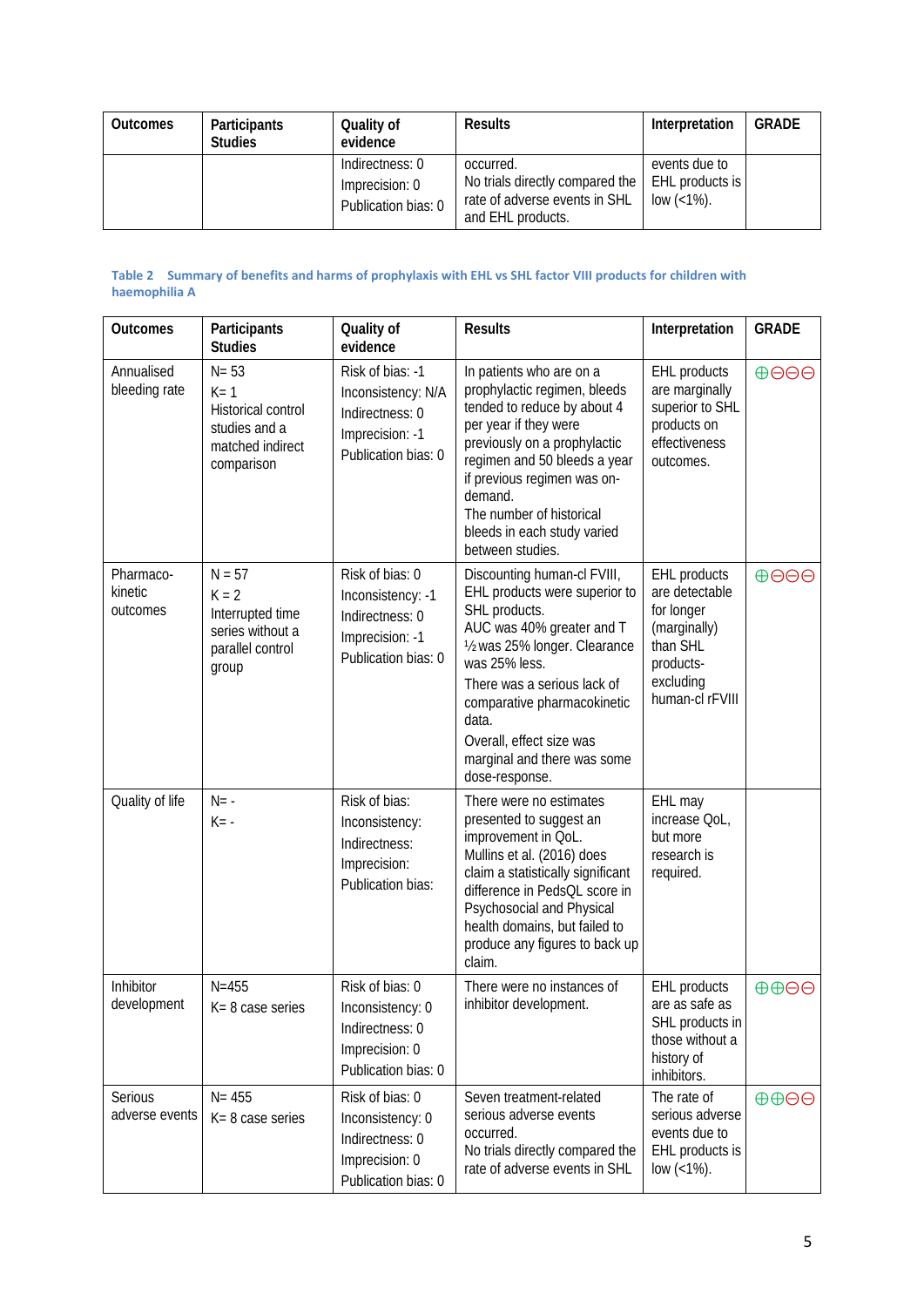|--|

### Haemophilia B

Three extended half-life (EHL) factor IX products which were reviewed. They were compared to standard half-life (SHL) factor IX products on pharmacokinetic parameters, and the effectiveness outcome of bleeding rates. Comparisons with baseline were made on clinical outcomes of target joint status and quality of life. There was a lack of direct comparisons of the safety of EHL products compared to SHL products, so high-level summaries of adverse events for both sets of products were compared.

The pharmacokinetic properties of N9-GP, rFIXFc and rIX-FP were superior to those of pdFIX and rFIX. There was no evidence directly comparing one type of EHL against another.

The primary clinical outcome of interest was annualised bleeding rates. All studies comparing prophylaxis with SHL FIX products (historical data) with prophylaxis with EHL FIX products (trial data), reported that bleeding rates were reduced through the use of EHL products. Likewise, bleeding rates in those treated on-demand with EHL products were reduced compared to historical bleeding rates in those treated on-demand with SHL products. All the trials were restricted to patients with moderately-severe to severe haemophilia B. It is therefore unknown to what extent the results are generalizable to moderate or mild haemophilia.

Two different styles of adjustment to prophylaxis were seen. Patients could either have their dose of prophylaxis adjusted up or down as required (based on pharmacokinetic outcomes, clinical outcomes, or physical activity level) or they could have their prophylactic interval adjusted. One trial used set cut-offs to determine if patients should be switched to dosing every 10 or 14 days, while another trial allowed individualised interval prophylaxis. This trial used a dose of 100 IU/kg, and extended the interval until the patients' FIX target trough level was between 1 and 3 IU/dL above baseline. Approximately half of patients had their prophylaxis interval adjusted to between 14 and 28 days. The rate of bleeding in this group was still marginally less than the historical data from patients receiving SHL products prophylactically.

Quality of life improvements were seen in groups of patients receiving EHL product prophylactically, particularly if they had been on an on-demand regimen prior to trial entry.

Real world data showed that adherence to treatment regimens was considerably higher when patients were on a treatment regimen with EHL products rather than SHL products.

There were no data to suggest that EHL products are associated with a higher rate of adverse events than SHL products. No inhibitors developed in patients without a history of inhibitor development to SHL FIX products. Two patients had severe adverse events due to EHL products, one of whom was medically treated and remained on the EHL product, the other who stopped EHL treatment, and recovered fully within hours. The applicability of these results to previously untreated patients is unknown.

Limitations of the data were that all the trials were in those with moderately-severe to severe haemophilia B, previously treated patients, with no history of inhibitors. The safety and effectiveness of EHL products outside of this population is therefore unknown.

A summary of the benefits and harms of EHL versus SHL factor IX products for adolescents and adults is shown in [Table 3.](#page-6-0)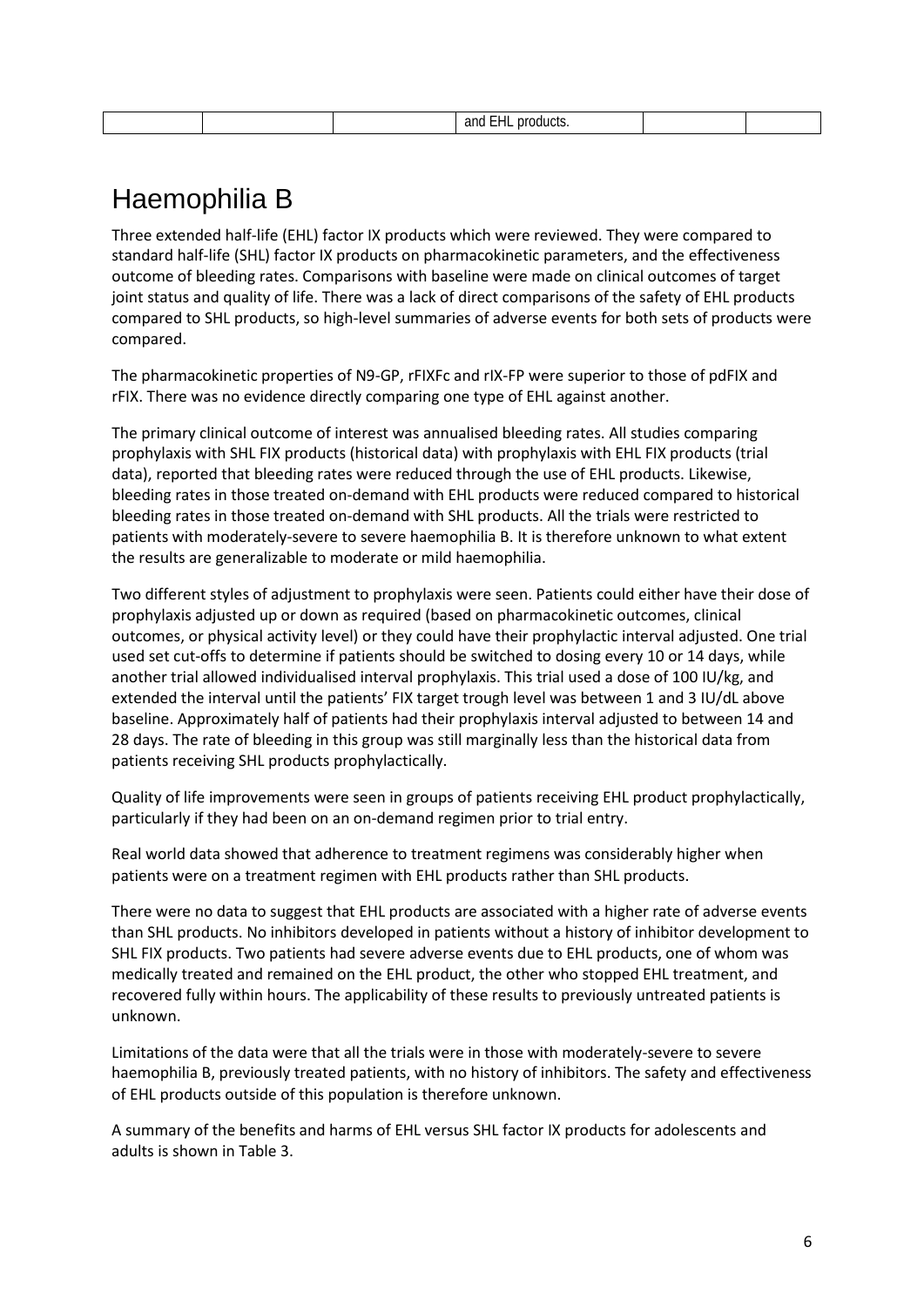| Outcomes                         | Participants<br><b>Studies</b>                                                        | Quality of<br>evidence                                                                           | <b>Results</b>                                                                                                                                                                                                                                                                                                                                                       | Interpretation                                                                                    | <b>GRADE</b>                                                           |
|----------------------------------|---------------------------------------------------------------------------------------|--------------------------------------------------------------------------------------------------|----------------------------------------------------------------------------------------------------------------------------------------------------------------------------------------------------------------------------------------------------------------------------------------------------------------------------------------------------------------------|---------------------------------------------------------------------------------------------------|------------------------------------------------------------------------|
| Annualised<br>bleeding rate      | $N = 125$<br>$K = 4$ historical<br>control studies                                    | Risk of bias: -1<br>Inconsistency: -1<br>Indirectness: 0<br>Imprecision: 0<br>Publication bias:0 | EHL products reduced the<br>median number of bleeds by<br>approximately 2 bleeds per<br>year. The number of historical<br>bleeds in each study varied<br>between studies.                                                                                                                                                                                            | <b>EHL</b> products<br>are superior to<br>SHL products<br>on<br>effectiveness<br>outcomes         | $\oplus \oplus \ominus$                                                |
| Pharmaco-<br>kinetic<br>outcomes | $N = 51$<br>$K = 3$ interrupted<br>time series without<br>a parallel control<br>group | Risk of bias: 0<br>Inconsistency: 0<br>Indirectness: -1<br>Imprecision: 0<br>Publication bias: 0 | EHL clearly superior to SHL<br>products with AUC 6 to 10<br>times greater, $T \frac{1}{2}$ 2 to 6<br>times longer, clearance 1/10 to<br>1/2 that of SHL, and time to<br>particular clotting factor<br>thresholds over twice as long.<br>There was a trend favouring<br>EHL products on IR.<br>Effect sizes were large, and<br>there were dose response<br>gradients. | <b>EHL</b> products<br>are detectable<br>in the blood for<br>much longer<br>than SHL<br>products. | $\oplus \oplus \ominus \ominus$<br>to<br>$\oplus \oplus \oplus \oplus$ |
| Quality of life                  | $N = 82$<br>$K = 3$ before and<br>after case series                                   | Risk of bias: 0<br>Inconsistency: 0<br>Indirectness: 0<br>Imprecision: 0<br>Publication bias:0   | Approximately half of patients<br>swapping from SHL to EHL<br>prophylaxis had clinically<br>meaningful changes on HR-<br>QOL questionnaires.                                                                                                                                                                                                                         | <b>EHL</b> products<br>can improve<br>QOL                                                         | $\oplus \oplus \ominus \ominus$                                        |
| Inhibitor<br>development         | $N = 397$<br>$K = 10$ case series                                                     | Risk of bias: 0<br>Inconsistency: 0<br>Indirectness: 0<br>Imprecision: 0<br>Publication bias:0   | The inclusion criteria in the<br>published trials restricted<br>participation to those patients,<br>without a history of inhibitors.<br>In this group of patients, no<br>inhibitors were identified due<br>to EHL FIX products.                                                                                                                                      | EHL products<br>are as safe as<br>SHL products                                                    | $\oplus \oplus \ominus \ominus$                                        |
| Serious<br>adverse events        | $N = 443$<br>$K = 12$ case series                                                     | Risk of bias: 0<br>Inconsistency: 0<br>Indirectness: 0<br>Imprecision: 0<br>Publication bias:0   | 2/443 patients had serious<br>adverse events attributable to<br>an EHL product (allergic<br>reaction and haematuria).<br>No trials directly compared the<br>rate of adverse events in SHL<br>and EHL products.                                                                                                                                                       | The rate of<br>serious adverse<br>events due to<br>EHL products is<br>low $($ < 1%)               | $\oplus \oplus \ominus \ominus$                                        |
| Adherence                        | $N = not stated$<br>$K = 2$ retrospective<br>cohort studies                           | Risk of bias: -1<br>Inconsistency: 0<br>Indirectness: 0<br>Imprecision: 0<br>Publication bias:0  | Data from health insurance<br>companies and pharmacies<br>showed that adherence to<br>dosing regimens with EHL<br>products was considerably<br>higher than with SHL products.                                                                                                                                                                                        | Patients accept<br>EHL product<br>treatment<br>regimens.                                          | $\oplus \oplus \ominus \ominus$                                        |

#### <span id="page-6-0"></span>**Table 3 Summary of the benefits and harms of prophylaxis with EHL vs SHL factor IX products for adolescents and adults with haemophilia B**

#### **Table 4 Summary of the benefits and harms of prophylaxis with EHL vs SHL factor IX products for children with haemophilia B**

| <b>Outcomes</b> | Participants<br>Studies | Qualitv of<br>evidence | Results                       | Interpretation | GRADE                        |
|-----------------|-------------------------|------------------------|-------------------------------|----------------|------------------------------|
| Annualised      | N = 46                  | Risk of bias: 0        | Overall trend showing reduced | Samples too    | $\oplus$ $\ominus$ $\ominus$ |